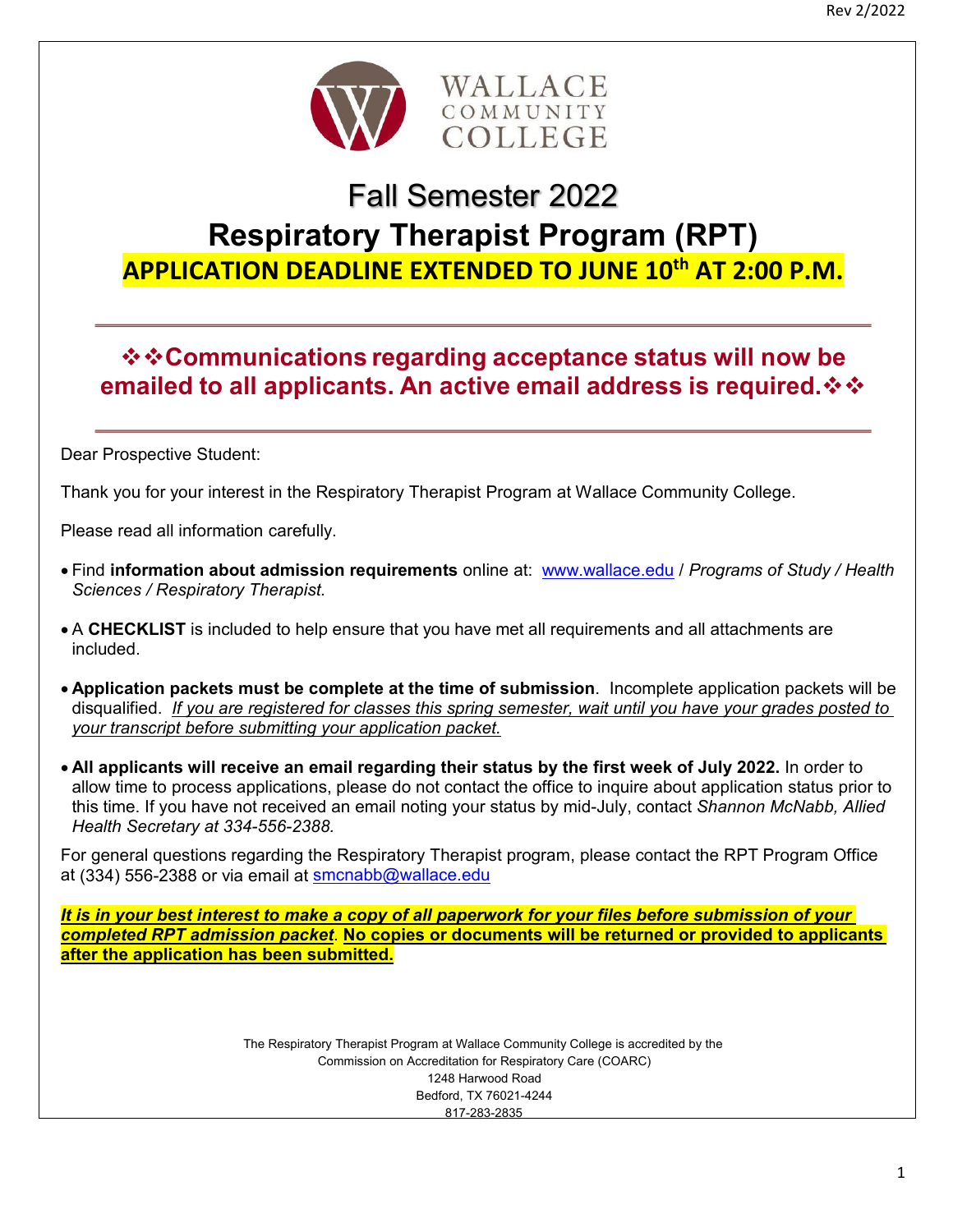### **Respiratory Therapist Program Application Checklist and Important Information**

|                                                                                                            | <b>WCC Student ID#:</b><br><b>Student Name:</b>                                                                                                                                                                                                                                                                                                                                                                                                                                                                                                                                                                                                                                                                                                                                                                                                                                                                                                                                                                                                                                                                                                                                                                                                                           |  |  |  |
|------------------------------------------------------------------------------------------------------------|---------------------------------------------------------------------------------------------------------------------------------------------------------------------------------------------------------------------------------------------------------------------------------------------------------------------------------------------------------------------------------------------------------------------------------------------------------------------------------------------------------------------------------------------------------------------------------------------------------------------------------------------------------------------------------------------------------------------------------------------------------------------------------------------------------------------------------------------------------------------------------------------------------------------------------------------------------------------------------------------------------------------------------------------------------------------------------------------------------------------------------------------------------------------------------------------------------------------------------------------------------------------------|--|--|--|
|                                                                                                            | <b>Application Requirements</b>                                                                                                                                                                                                                                                                                                                                                                                                                                                                                                                                                                                                                                                                                                                                                                                                                                                                                                                                                                                                                                                                                                                                                                                                                                           |  |  |  |
|                                                                                                            |                                                                                                                                                                                                                                                                                                                                                                                                                                                                                                                                                                                                                                                                                                                                                                                                                                                                                                                                                                                                                                                                                                                                                                                                                                                                           |  |  |  |
|                                                                                                            | Completed requirements for general admission to Wallace Community College.                                                                                                                                                                                                                                                                                                                                                                                                                                                                                                                                                                                                                                                                                                                                                                                                                                                                                                                                                                                                                                                                                                                                                                                                |  |  |  |
|                                                                                                            | • Applicants must complete the WCC application for general admission requirements according to the college<br>admission policy prior to submitting the Respiratory Therapist application packet.<br>• In addition to meeting standard admission requirements, students applying to the RPT program must submit separate<br>official transcripts from ALL colleges attended to the Office of Admissions regardless of prior degree(s).<br>• Students are encouraged to begin the WCC application process as soon as possible.                                                                                                                                                                                                                                                                                                                                                                                                                                                                                                                                                                                                                                                                                                                                              |  |  |  |
|                                                                                                            | Meet minimal admission requirements (For minimum admissions requirements see page 2 of application).                                                                                                                                                                                                                                                                                                                                                                                                                                                                                                                                                                                                                                                                                                                                                                                                                                                                                                                                                                                                                                                                                                                                                                      |  |  |  |
|                                                                                                            | • Students must include transcript(s) as proof of meeting academic requirements.                                                                                                                                                                                                                                                                                                                                                                                                                                                                                                                                                                                                                                                                                                                                                                                                                                                                                                                                                                                                                                                                                                                                                                                          |  |  |  |
|                                                                                                            | Completed application forms for the RPT program                                                                                                                                                                                                                                                                                                                                                                                                                                                                                                                                                                                                                                                                                                                                                                                                                                                                                                                                                                                                                                                                                                                                                                                                                           |  |  |  |
|                                                                                                            | • All forms must be complete and signed, where required.                                                                                                                                                                                                                                                                                                                                                                                                                                                                                                                                                                                                                                                                                                                                                                                                                                                                                                                                                                                                                                                                                                                                                                                                                  |  |  |  |
| <b>Attach "Respiratory Therapist Application"</b>                                                          |                                                                                                                                                                                                                                                                                                                                                                                                                                                                                                                                                                                                                                                                                                                                                                                                                                                                                                                                                                                                                                                                                                                                                                                                                                                                           |  |  |  |
| • Be sure you have given all information asked for on the application.<br>• Sign and date the application. |                                                                                                                                                                                                                                                                                                                                                                                                                                                                                                                                                                                                                                                                                                                                                                                                                                                                                                                                                                                                                                                                                                                                                                                                                                                                           |  |  |  |
|                                                                                                            | <b>Attach Proof of Unconditional Admission Status from OneACCS Student Profile</b>                                                                                                                                                                                                                                                                                                                                                                                                                                                                                                                                                                                                                                                                                                                                                                                                                                                                                                                                                                                                                                                                                                                                                                                        |  |  |  |
| $\bullet$                                                                                                  | transcript (following grade posting) at the end of spring semester.<br>. If you have previously been enrolled at WCC, but are not taking courses for Spring 2022, you must readmit to WCC<br>prior to Program application deadline.<br>• Proof of Unconditional College Admission<br>Screen print from OneACCS student profile<br>Example:<br>Degree: Associate in Science<br><b>Student Name and ID</b><br><b>Student Profile</b><br>Level: Undergraduate<br><b>Program: AS General Studies</b><br><b>College: Academic Transfer</b><br>Should state<br>Date of Birth<br>Major: Pre RPT<br>Ethnicity:<br>'Unconditional<br>Concentrati<br>Admit Type:<br>Admit Term<br>Admit" status.<br><b>Concentration: Not Provided</b><br>General Information<br>Catalog Term<br>Admit Type: Unconditional Admit<br>list Time Fres<br>Campus:<br>First Term Attended:<br>Matriculated Term:<br>Last Term Attended:<br>Leave of Absence:<br><b>Admit Term: Spring 2019</b><br>Catalog Term: Fall 2019<br><b>Graduation Information</b><br><b>Graduation Applica</b><br>If your student profile says<br>Advisors<br>Primary / Major<br>"Conditional Admit", you will need to<br>Total Hours   Registered Hours: 12   Billing Hours: 12   CEU Ho<br>satisfy the requirements necessary |  |  |  |

- Copies of separate transcripts (unofficial copies are acceptable) from **EACH** college attended must be included with this application, **including your WCC transcript**, if applicable.
- Transfer credit listed on any other college's transcript will not be accepted in place of transcripts from the original college.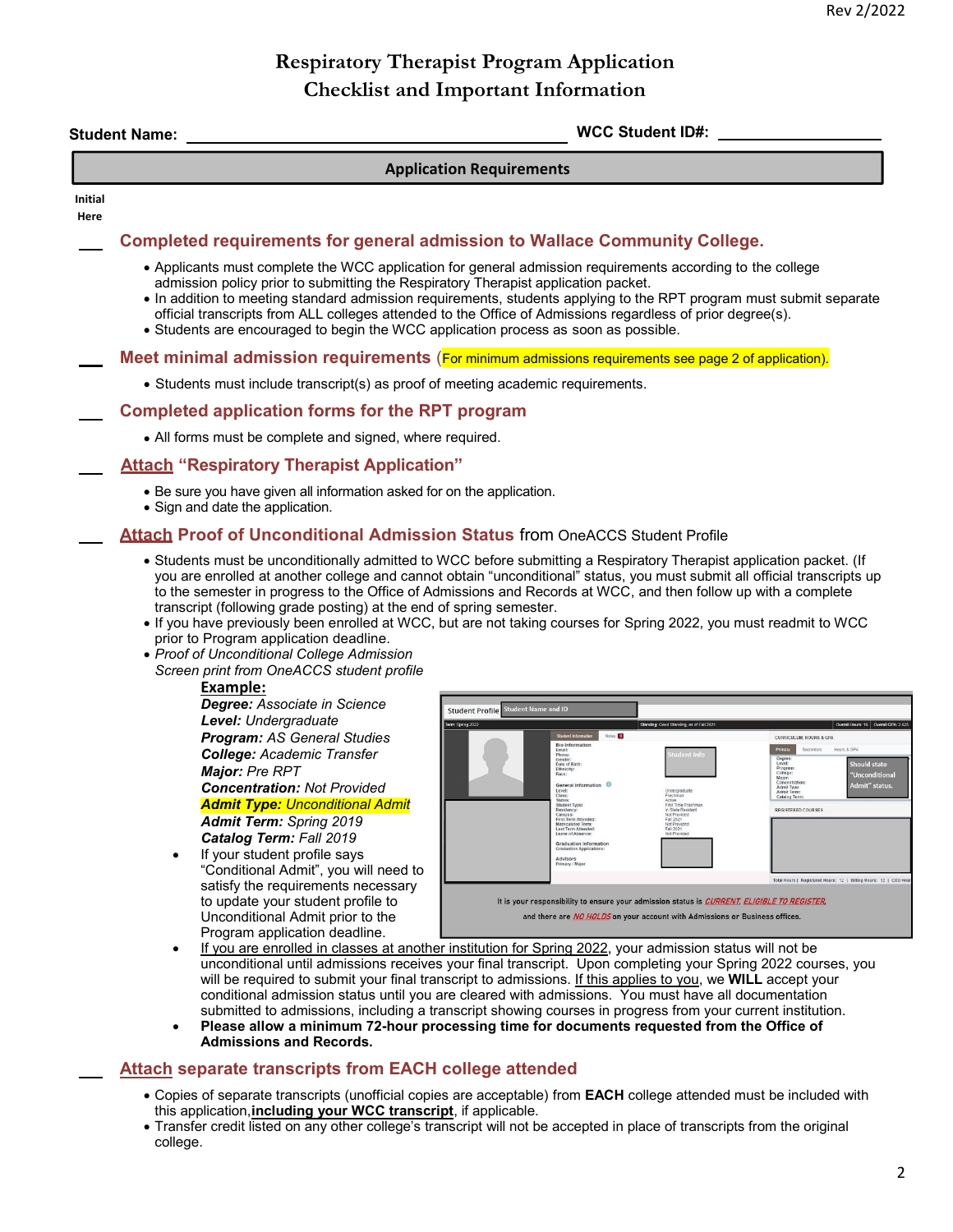**Transcripts for the RPT application packet can be unofficial**. (Although official transcripts are submitted to the Office of Admissions and Records for acceptance to the College, *transcripts must also be submitted with your RPT application packet*. Copies of transcripts will not be provided by the WCC Office of Admissions and Records for any college other than WCC.) If you are currently enrolled in courses which will be completed prior to the application deadline, submit a transcript copy (unofficial from website following grade posting is acceptable) showing final grade posting with your application.

### **Attach scores for the ATI TEAS® (Test of Essential Academic Skills)**

- Applicants will find instructions for registering for the ATI TEAS® exam at Wallace.edu/testing-assessments/teas/ .
- Application packet must include a copy of the **TEAS®** score report.
- Applications received without test scores will be considered ineligible for admission consideration. Scores are good for three years prior to the application deadline.
- No other tests will be accepted in lieu of the TEAS® exam *(see TEAS® exam information attachment)*

### **Attach signed and dated "Checklist and Important Information" form**

- Review each requirement listed on the Checklist and when complete mark as complete.
- Sign and Date when form is complete and attach to application packet.

**IMPORTANT NOTIFICATION METHOD:** Applicants will be notified of acceptance status by **EMAIL**. It is imperative that applicants submit an accurate and frequently checked email address on this application.

### **Submit RPT Application Packet:**

- Hand deliver Application packet must be in a sealed manila envelope with program name and your name on the outside of the envelope.
- Mail Submit application to the address listed below.

### **Classes for the RPT program are only offered on the Dothan Campus. However, applications may be submitted in the following ways:**

 **By Mail:** Wallace Community College Shannon McNabb Allied Health Secretary 1141 Wallace Drive Dothan, AL 36303

> **POSTMARK**  No later than May 27, 2022

\_\_\_\_\_\_\_\_\_\_\_\_\_\_\_\_\_\_\_\_\_\_\_\_\_\_\_\_\_\_\_

\_\_\_\_\_\_\_\_\_\_\_\_\_\_\_\_\_\_\_\_\_\_\_\_\_\_\_\_\_\_\_

 $\overline{\phantom{a}}$  , and the set of the set of the set of the set of the set of the set of the set of the set of the set of the set of the set of the set of the set of the set of the set of the set of the set of the set of the s

### **In Person: Wallace Campus in Dothan**

 Health Science Building – 2nd Floor Reception Desk Drop Box Monday-Thursday 7:30 AM-4:30 PM Friday 7:30 AM-2:00 PM

### **Sparks Campus**

 Student Services Office Administration Building Attn: Shannon McNabb--Dothan Monday-Thursday 7:30 AM-4:30 PM Friday 7:30 AM-2:00 PM

**Signature** 

L

Printed Name

Date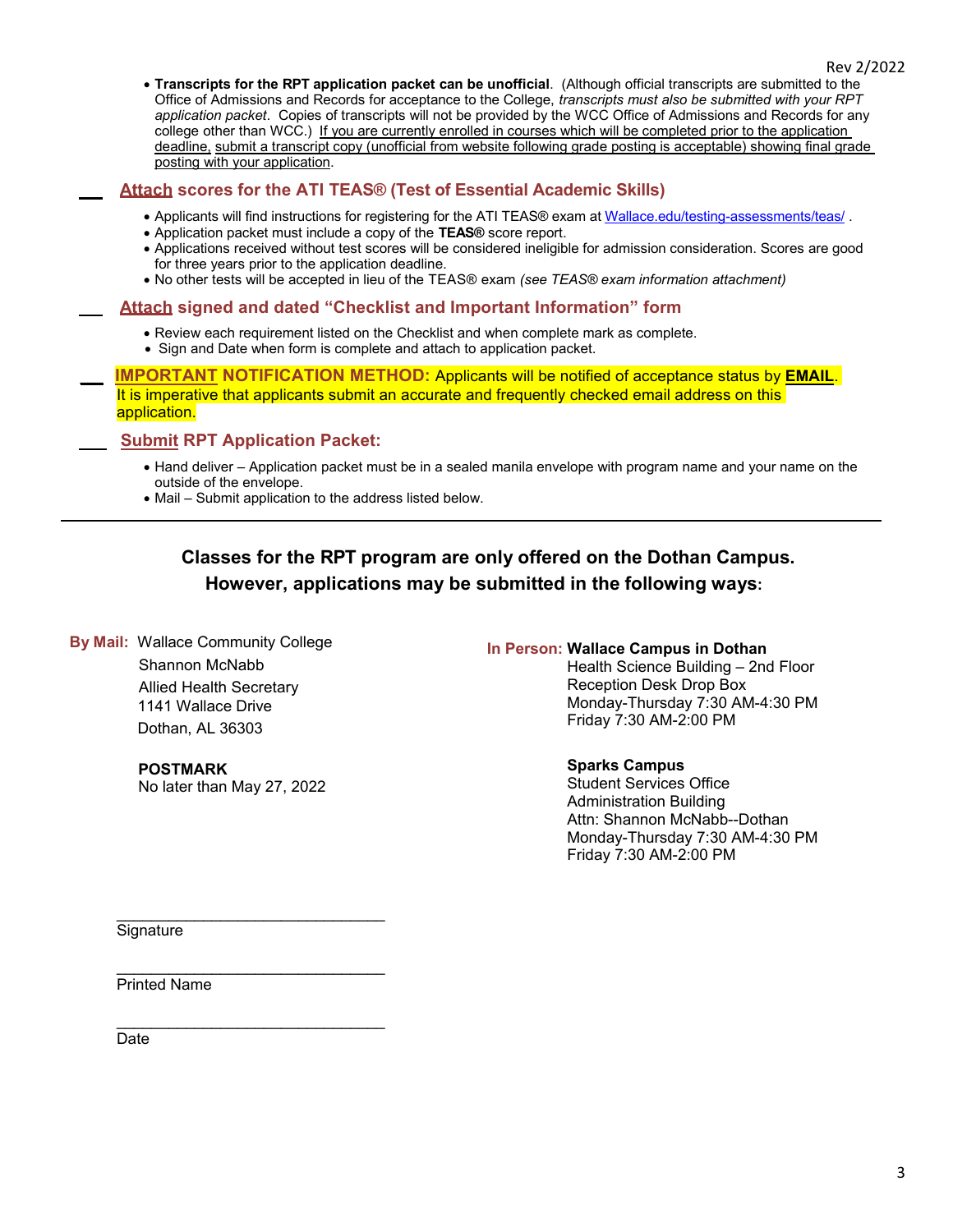

| For Office Use Only |       |
|---------------------|-------|
| <b>Received By:</b> | Date: |

It is the responsibility of the applicant to submit a **completed** application packet. Mailing information and submission locations are listed on the Application Checklist for this application. Applications should be submitted on or before the deadline of **Friday, June 10, 2022, 2:00 p.m.** If mailed, postmark must be no later than May 27, 2022. No applications will be accepted after the deadline.

| I. PERSONAL DATA     |                                                                                                                                |                                                                                                                |  |
|----------------------|--------------------------------------------------------------------------------------------------------------------------------|----------------------------------------------------------------------------------------------------------------|--|
|                      |                                                                                                                                |                                                                                                                |  |
|                      |                                                                                                                                |                                                                                                                |  |
|                      | Email:<br>(List an active email address. Communications regarding this application will be made via the listed email account.) |                                                                                                                |  |
|                      |                                                                                                                                |                                                                                                                |  |
|                      |                                                                                                                                |                                                                                                                |  |
|                      |                                                                                                                                | Cellular Phone: _____________________                                                                          |  |
| <b>II. EDUCATION</b> |                                                                                                                                |                                                                                                                |  |
|                      |                                                                                                                                | High School Graduation Year: High School Name: 1988 Manne: 1988 Manne Manne Manne Manne Manne Manne Manne Mann |  |
|                      |                                                                                                                                |                                                                                                                |  |

Are you currently taking college courses? Yes \_\_\_No \_\_\_\_\_If yes, what college?

 **Applicants to the RPT program must disclose each college and/or university attended regardless of credit hour, certificate, in-class or on-line instruction, or course/degree completion. Any failure to disclose attendance at any college or university could result in immediate disqualification from the RPT applicant pool and/or RPT program.**

List all colleges **attended** and the year(s) attended:

| <b>DATES</b><br><b>FROM/TO</b> | <b>INSTITUTION(S) ATTENDED,</b><br><b>INCLUDING WCC</b> | <b>CITY / STATE</b> | <b>CREDENTIALS EARNED,</b><br>if applicable<br>(CERTIFICATE/DEGREE) |
|--------------------------------|---------------------------------------------------------|---------------------|---------------------------------------------------------------------|
|                                |                                                         |                     |                                                                     |
|                                |                                                         |                     |                                                                     |
|                                |                                                         |                     |                                                                     |
|                                |                                                         |                     |                                                                     |
|                                |                                                         |                     |                                                                     |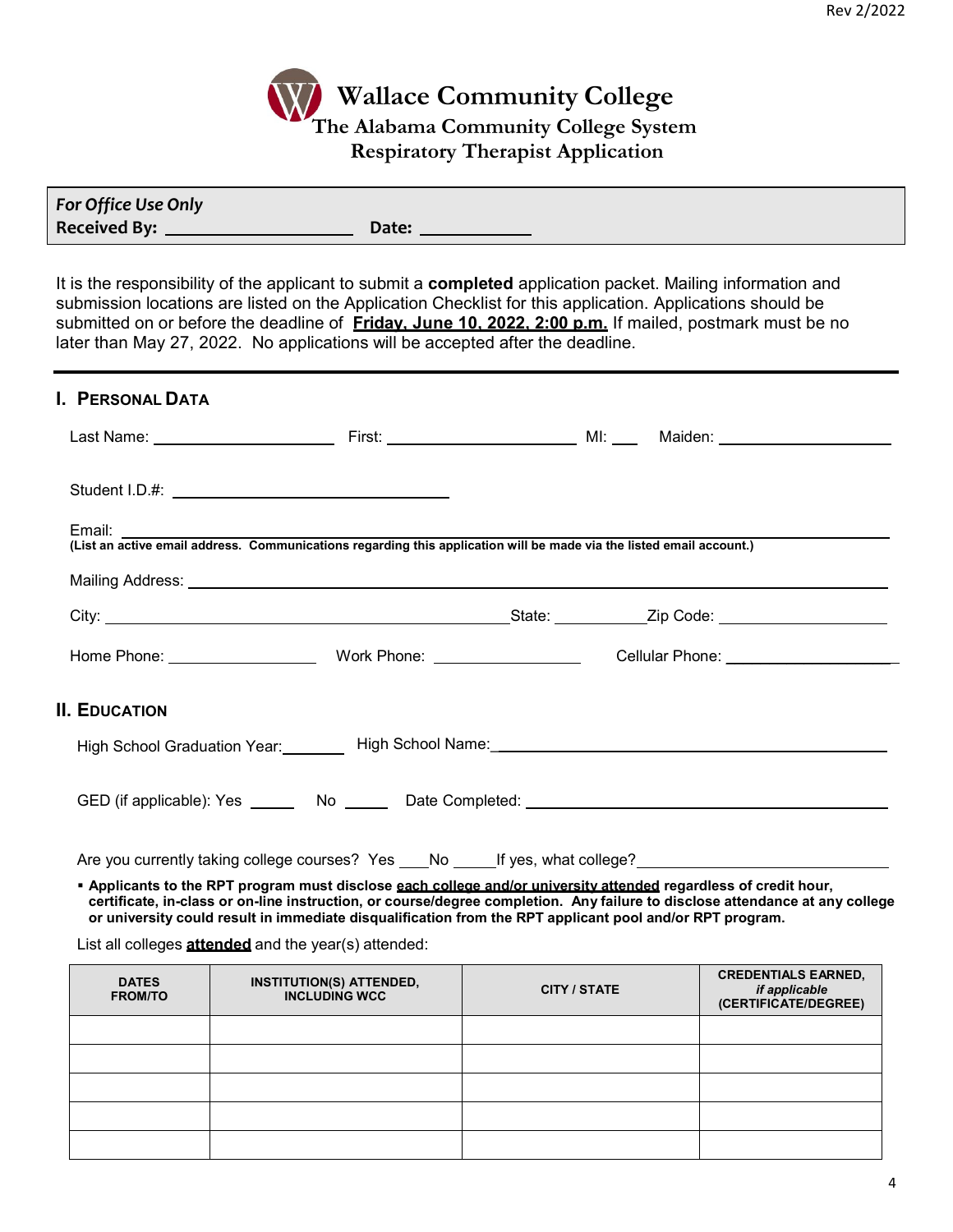Please place a checkmark by each course you have successfully completed with a "C" or above.

| __BIO 201 A&P I                       | SPH 107 Fundamentals of Public Speaking OR |
|---------------------------------------|--------------------------------------------|
| BIO 202 A&P II                        | <b>SPH 106 Oral Communications</b>         |
| <b>ENG 101 English Composition I</b>  | <b>Humanities/Fine Arts Elective</b>       |
| MTH 100 Intermediate College Algebra  | CIS 146 Microcomputer Application OR       |
| OR higher                             | <b>Demonstrated Competency</b>             |
| ORI 101 Orientation to College OR     | ___PSY 200 General Psychology              |
| ORL 105 Orientation & Student Success |                                            |

**NOTE:** It is in your best interest to make a copy of all paperwork for your files before submission of your completed RPT admission packet.

I understand that completion of this application is a component of the student profile and that acceptance of this application by Wallace Community College does not imply acceptance into the Respiratory Therapist program. The final selection of applicants is by the RPT Application review committee. Further, I understand this application must be resubmitted if I am not selected for the Fall 2022 semester.

#### **I hereby certify that I have made no willful misrepresentations nor have I withheld information pertinent to this application. I certify that the information given in this application is true and correct. I understand that providing false information may be deemed sufficient reason to dismiss a student and/or refuse admission to the RPT program.**

Minimum admission standards include:

- 1. Unconditional admission to WCC.
- 2. Receipt of completed application packet for the RPT program by **Friday, June 10, 2022, 2:00 p.m.**
- 3. All transcripts (college and/or high school) or unofficial GED scores.
- 4. Minimum of 2.0 cumulative GPA for students with previous college work OR high school transcript for students without prior college work (GED<sup>®</sup> acceptable in lieu of high school transcript).
- 5. Eligibility to enroll for or previous completion with a "C" or higher of ENG101 at the time of program application. Students enrolled in courses pre-requisite to ENG101 at the time of application may be considered for conditional admission pending grade results at the end of summer term.
- 6. Eligibility to enroll for or previous completion of MTH100 and BIO201 during the second semester of the Program.
- 5. Score on the TEAS® for math, reading, science, and English. Scores must be within three (3) years of the application deadline.
- 6. Good standing with WCC as defined by the College Catalog.
- 7. Meeting the essential functions and technical standards required for RPT.

### **Admission to the RPT program is competitive, and the number of students is limited by the number of faculty and clinical facilities available. Meeting minimal requirements does not guarantee acceptance**.

Applicant's Signature Date

**NOTE:** *Upon acceptance* into any health program at WCC, students will be required to submit to drug screening and a background check.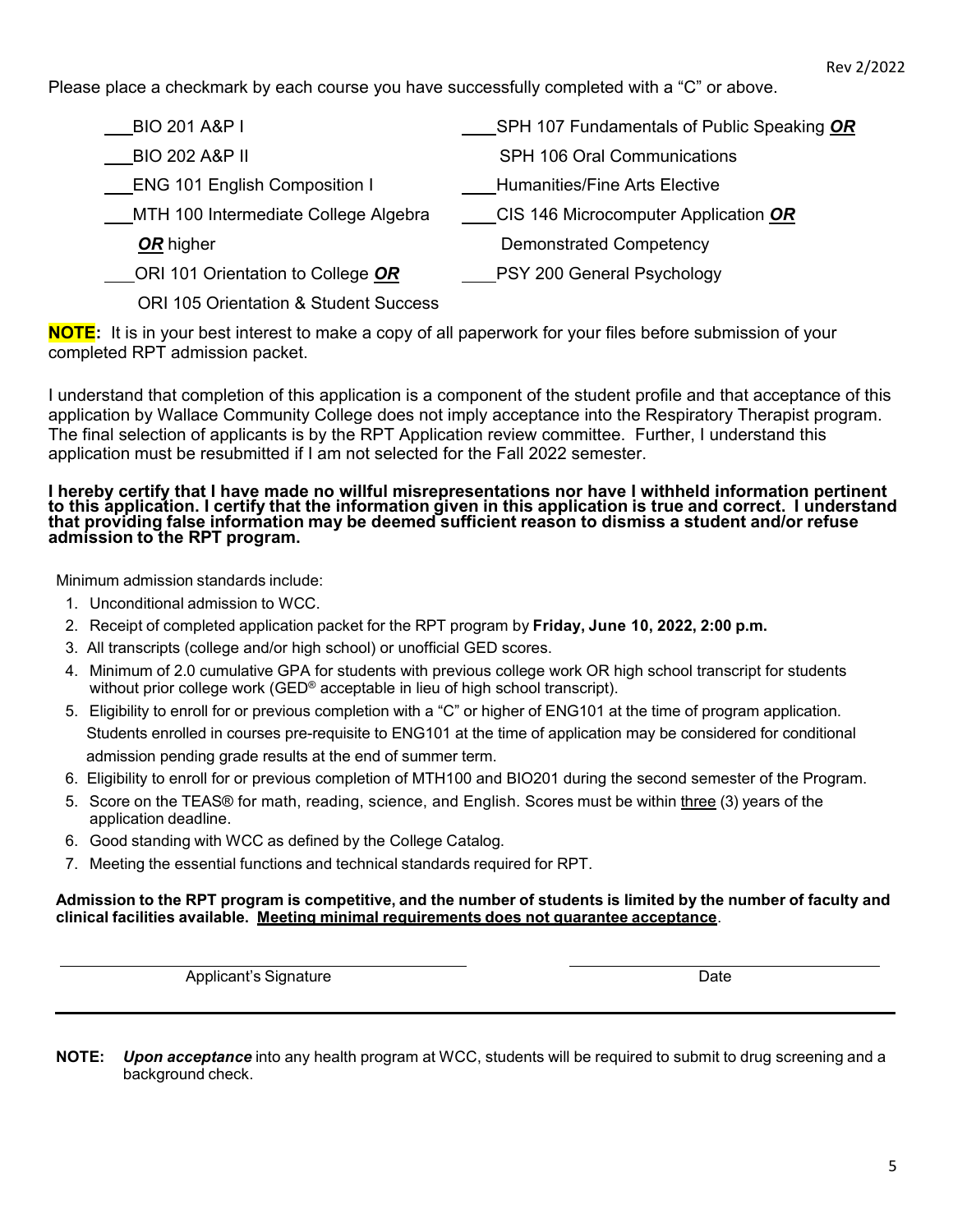### **RESPIRATORY THERAPIST PROGRAM PHYSICIAN'S STATEMENT ESSENTIAL FUNCTIONS CERTIFICATION**

### **For your information only. No physical examination is required during application process.**

Please review the following in regards to the physical abilities required to successfully perform the "essential functions" of a respiratory therapist professional.

These essential functions include the following:

Possess the visual acuity necessary to read and write, perform bedside patient assessment, detect changes in the environment, and visually inspect the informational displays of various life support equipment and patient monitoring equipment typically employed in the care of respiratory patients in varying levels of light. This would include digital, aneroid, graphic, color graphic, and alarm displays.

Possess the psychomotor skills and manual dexterity necessary to:

- write legibly.
- adjust typical control functions of various life support equipment and patient monitoring equipment.
- perform physical assessment of patients.
- respond quickly and appropriately to patient emergencies.
- perform standard (AHA) CPR techniques.
- assist with lifting, transferring, and moving patient.
- perform standard respiratory care procedures.
- perform activities involved in sterile and isolation procedures.
- perform various tasks associated with normal daily activities in a health care setting,
- moving between various patient care areas, charting, gathering equipment, etc..

Possess ability to hear high and low frequency sounds, such as telephones, monitor alarms, emergency signals, weak cries of infants and weak calls for help. Possess ability to communicate effectively with patients and medical staff.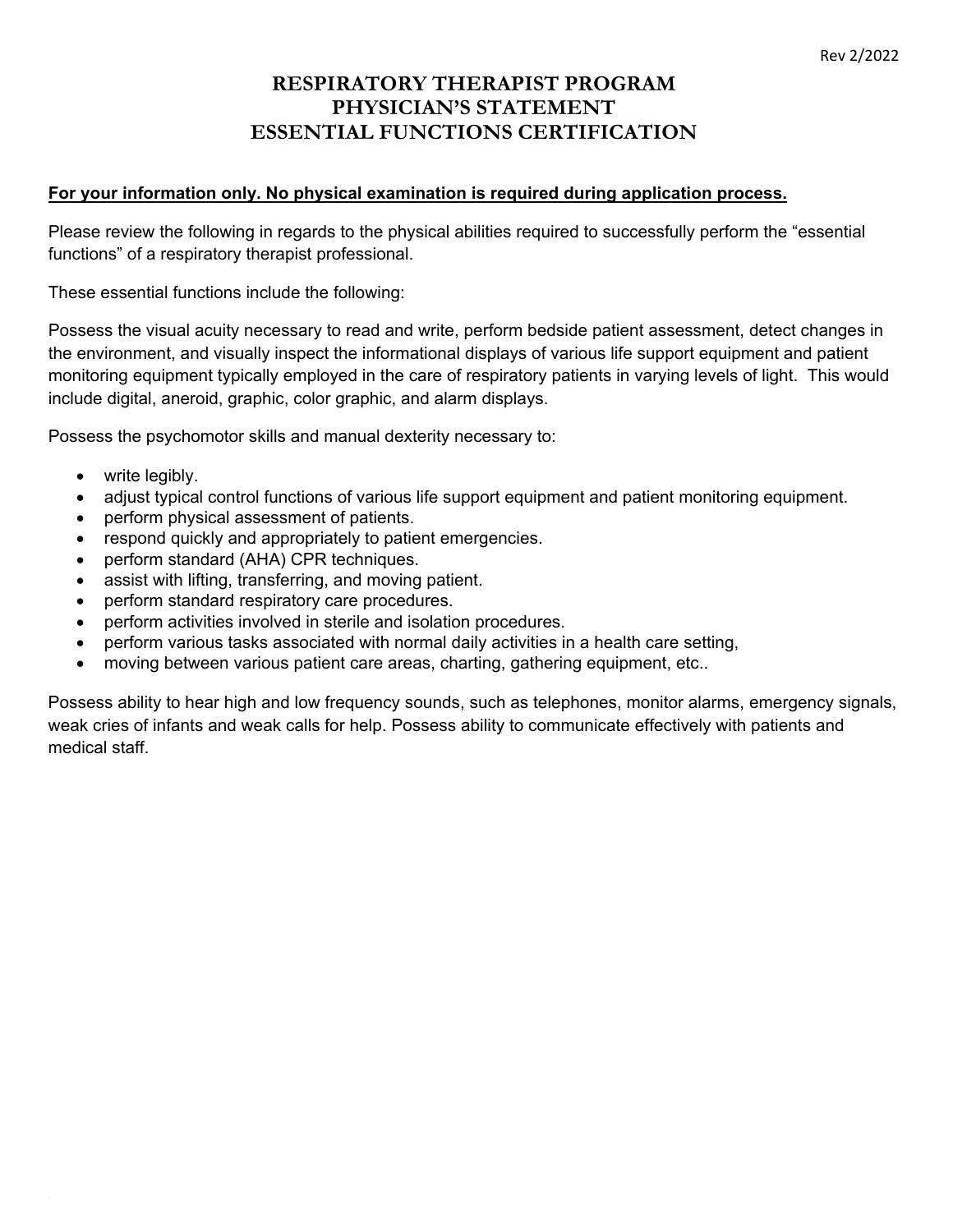## Test of Essential Academic Skills Version (ATI TEAS®)

The ATI TEAS® measures basic essential skills in the academic content area of reading, mathematics, science, English and language usage. Applicants must create an account at www.atitesting.com to register and schedule a date for testing.

### **Guidelines for ATI TEAS® Testing**

Total time available to test – 209 minutes (3 hours and 29 minutes) Four Option Multiple-choice; Number of Test Questions – 170

- Reading 58 minutes / 48 questions
- Math 51 minutes / 34 questions
- Science 66 minutes / 54 questions
- English & Language 34 minutes /34 questions

### **Accommodations for Students with Disabilities**

According to the U.S. Department of Education's Section 504 of the Rehabilitation Act of 1973, a student with a disability may be defined as any individual who:

- has a physical or mental impairment which substantially limits one or more major life activities;
- has a record of such an impairment; or
- is regarded as having such an impairment.

Any examinee who has a documented disability should contact Disability Support Services at respective campuses two weeks prior to registered testing date.

### **Preparing for the ATI TEAS®**

Study Manual for the Test of Essential Academic Skills, Version Six is available for purchase online from ATI. Wallace students may check out a copy of the manual from the Wallace Library.

Students may also visit the sites listed below for free ATI TEAS**®** practice questions:

http://www.mometrix.com/blog/ati-teas-6-test-breakdown/

#### https://uniontestprep.com/teas

The following items are available for purchase at www.atitesting.com

- **•** Learning Strategies
- TEAS® Pre-Test Study Manual
- **TEAS® Online Practice Assessments**
- **•** TEAS® Transcripts

There is no minimum score required on the ATI TEAS® but a higher score produces a higher point total. Cost of the ATI TEAS® test is \$82.00. This fee must be paid in advance online by debit or credit card at www.atitesting.com. You may find the test times for the Wallace Campus in Dothan Testing Center and the Sparks Campus in Eufaula Testing Center by clicking each center's name. To see how the ATI TEAS**®** score is used, see your specific program's admission information.